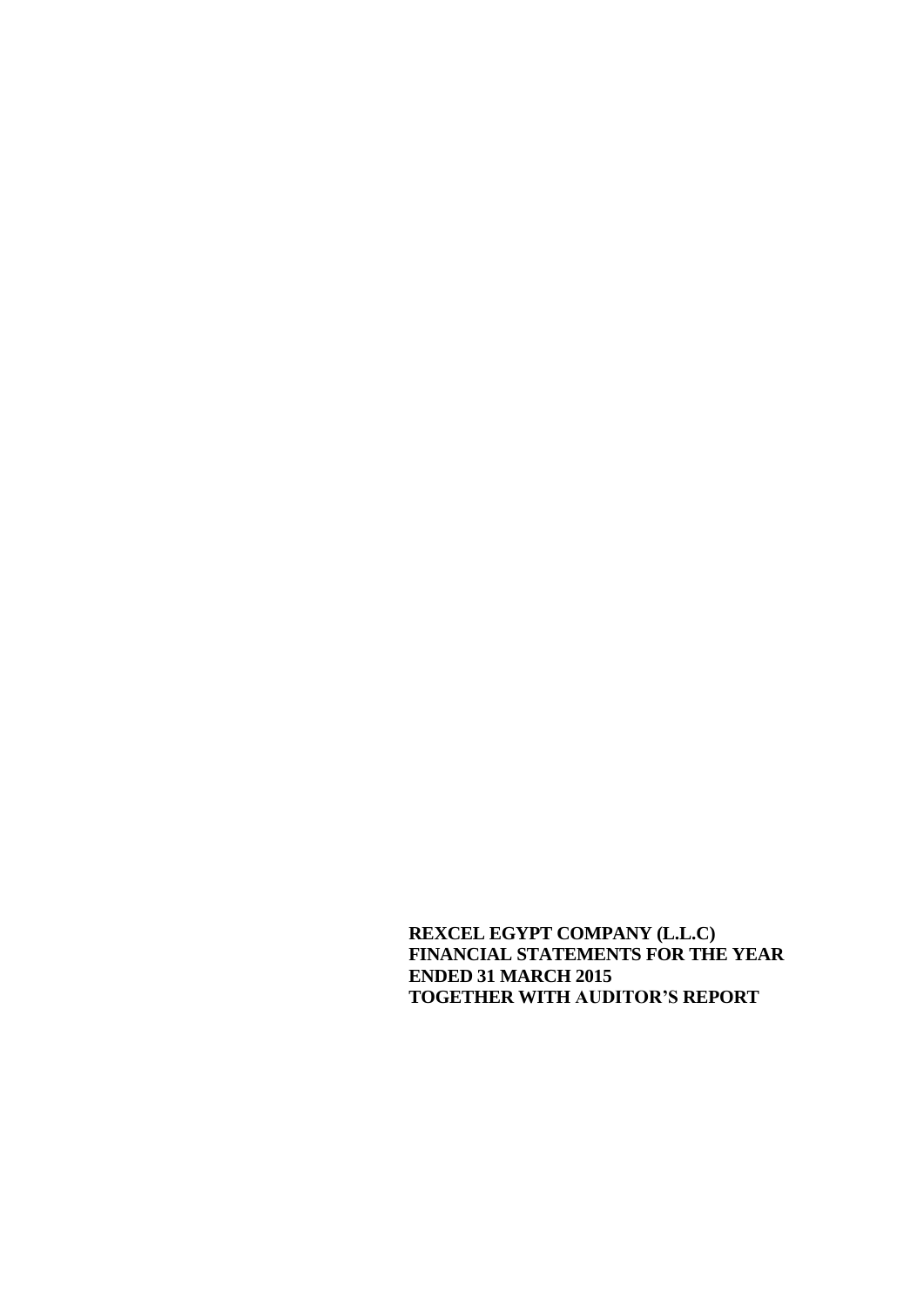#### **AUDITOR'S REPORT**

#### **TO THE SHAREHOLDERS OF REXCEL EGYPT COMPANY (L.L.C.)**

#### **Report on the Financial Statements**

We have audited the accompanying financial statements of **REXCEL EGYPT COMPANY (L.L.C.),** represented in the balance sheet as of 31 March 2015, and the related statements of income, changes in equity and cash flows for the period then ended, and a summary of significant accounting policies and other explanatory notes.

#### **Management's Responsibility for the Financial Statements**

These financial statements are the responsibility of the Company's Management, as Management is responsible for the preparation and fair presentation of the financial statements in accordance with Egyptian Accounting Standards and applicable Egyptian laws. Management responsibility includes: designing, implementing and maintaining internal control relevant to the preparation and fair presentation of financial statements that are free from material misstatement, whether due to fraud or error. This responsibility also includes selecting and applying appropriate accounting policies; and making accounting estimates that are reasonable in the circumstances.

#### **Auditor's Responsibility**

Our responsibility is to express an opinion on those financial statements based on our audit. We conducted our audit in accordance with Egyptian Standards on Auditing and applicable Egyptian laws. Those standards require that we comply with ethical requirements and plan and perform the audit to obtain reasonable assurance that the financial statements are free from material misstatement.

An audit involves performing procedures to obtain audit evidence about the amounts and disclosures in the financial statements. The procedures selected depend on the auditor's professional judgment, including the assessment of the risks of material misstatement of the financial statements, whether due to fraud or error. In making those risk assessments, the auditor considers internal control relevant to the entity's preparation and fair presentation of the financial statements in order to design audit procedures that are appropriate in the circumstances, but not for the purpose of expressing an opinion on the effectiveness of the entity's internal control. An audit also includes evaluating the appropriateness of accounting policies used and the reasonableness of accounting estimates made by management, as well as evaluating the overall presentation of the financial statements.

We believe that the audit evidence we have obtained is sufficient and appropriate to provide a basis for our audit opinion on those financial statements.

#### **Opinion**

In our opinion, the financial statements referred to above, give a true and fair view, in all material respects, of the financial position of **REXCEL EGYPT COMPANY (L.L.C.)**, as of 31 March 2015, and of its financial performance and its cash flows for the period then ended in accordance with Egyptian Accounting Standards and the related applicable Egyptian laws and regulations.

#### **Emphasis of matter**

Without qualifying our opinion, the Company incurred cumulative losses amounting to L.E 1,145,754 till the year ended 31 March 2015 which exceeded the paid up capital. In accordance with the Companies Law No. 159 of 1981 and its Executive Regulation and the Company's Articles of incorporation, an Extraordinary General Meeting shall be convened to decide whether the Company should continue its operations.

#### **Report on other legal and regulatory requirements**

The Company maintains proper accounting records that comply with the laws and the Company's articles of association and the financial statements agree with the Company's records. The physical inventory count was undertaken by the Company's Management in accordance with the proper norms.

The financial information included in the General Managers' Report, prepared in accordance with Law No. 159 of 1981 and its executive regulation, is in agreement with the books of the Company insofar as such information is recorded therein.

**Cairo:**

**Amr M. Shaabini**

FESAA – FEST (RAA 9365) (EFSAR 103)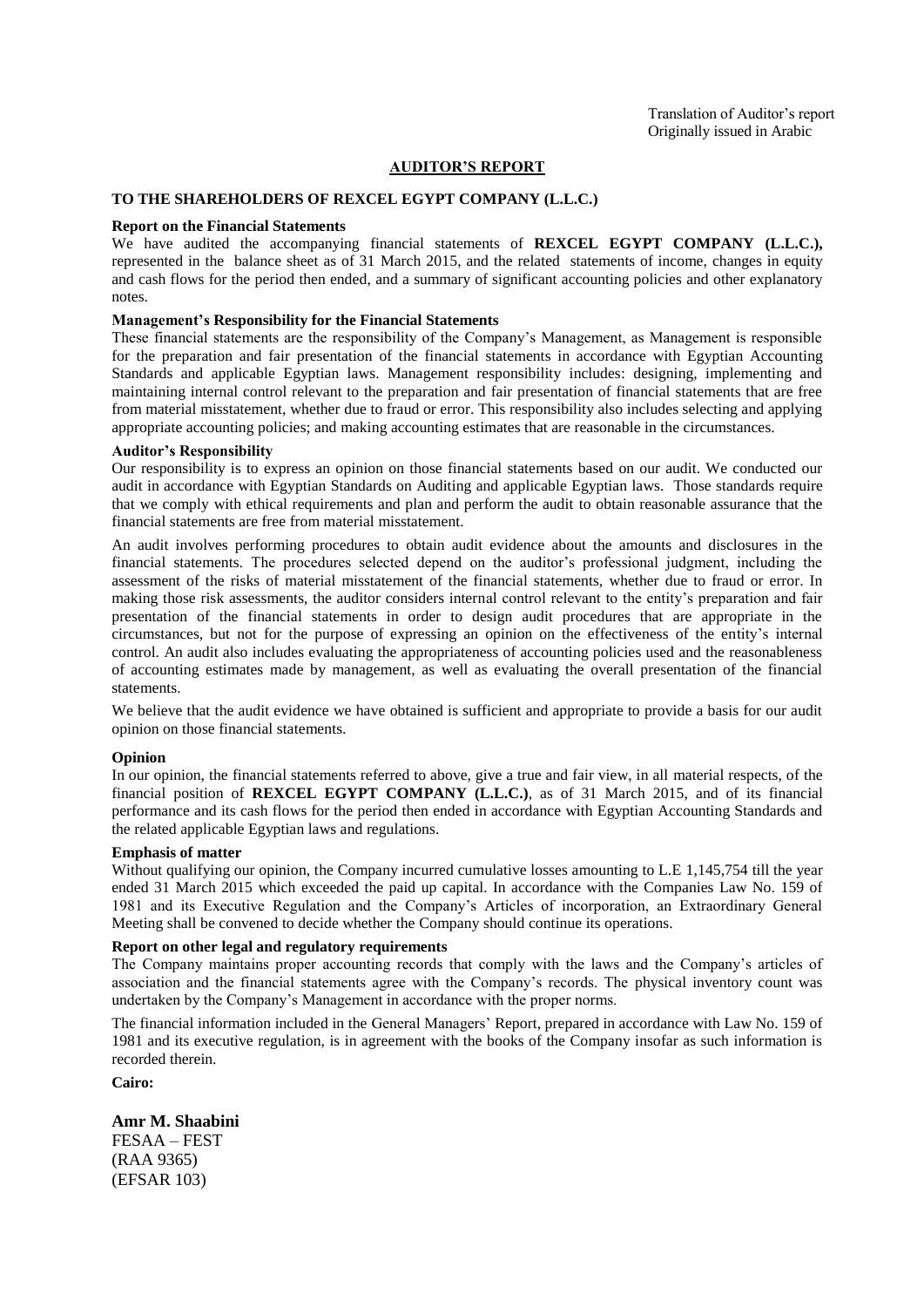## BALANCE SHEET

As Of 31 March 2015

|                                         | <b>Note</b> | 31/3/2015<br>LE | 31/3/2014<br>LE |
|-----------------------------------------|-------------|-----------------|-----------------|
| <b>Noncurrent assets</b>                |             |                 |                 |
| Fixed assets                            | (3)         |                 |                 |
| <b>Total noncurrent assets</b>          |             |                 |                 |
| <b>Current assets</b>                   |             |                 |                 |
| Inventory                               | (4)         | 843,151         | 1,548,211       |
| Trade and notes receivable              | (5)         | 574,250         | 593,697         |
| Due from related parties                | $(11-1)$    | 4,815,242       | 3,824,365       |
| Prepayments and other receivables       | (6)         | 453,496         | 407,776         |
| Cash at banks                           | (7)         | 1,182,330       | 759,472         |
| <b>Total current assets</b>             |             | 7,868,469       | 7,133,521       |
| <b>Current liabilities</b>              |             |                 |                 |
| Provisions                              | (8)         | 103,548         | 103,548         |
| Trade and notes payable                 |             | 147,110         | 153,509         |
| Due to related parties                  | $(11-2)$    | 5,712,606       | 4,245,227       |
| Income tax payable                      | (10)        | 9,078           | 135,047         |
| Accrued expenses and other payables     | (9)         | 388,881         | 275,668         |
| <b>Total current liabilities</b>        |             | 6,361,223       | 4,912,999       |
| <b>Working capital</b>                  |             | 1,507,246       | 2,220,522       |
| <b>Total investment</b>                 |             | 1,507,246       | 2,220,522       |
| <b>Financed as follows</b>              |             |                 |                 |
| <b>Equity</b>                           |             |                 |                 |
| Issued and paid up capital              | (12)        | 240,000         | 240,000         |
| Legal reserve                           |             | 240,000         | 240,000         |
| (Accumulated losses)                    |             | (432, 478)      | (563, 644)      |
| (Losses) profits for the year / period  |             | (713, 276)      | 131,166         |
| <b>Total equity</b>                     |             | (665, 754)      | 47,522          |
| <b>Non Current liabilities</b>          |             |                 |                 |
| Due to related parties - long term      | $(11-2)$    | 2,173,000       | 2,173,000       |
| <b>Total finance of working capital</b> |             | 1,507,246       | 2,220,522       |
|                                         |             |                 |                 |

**Financial Manager General Manager**

**Parmesh Adarkar Dr. Ibrahim Shalaby**

- The accompanying notes from (1) to (19) are an integral part of these financial statements.

- Auditor's report "attached".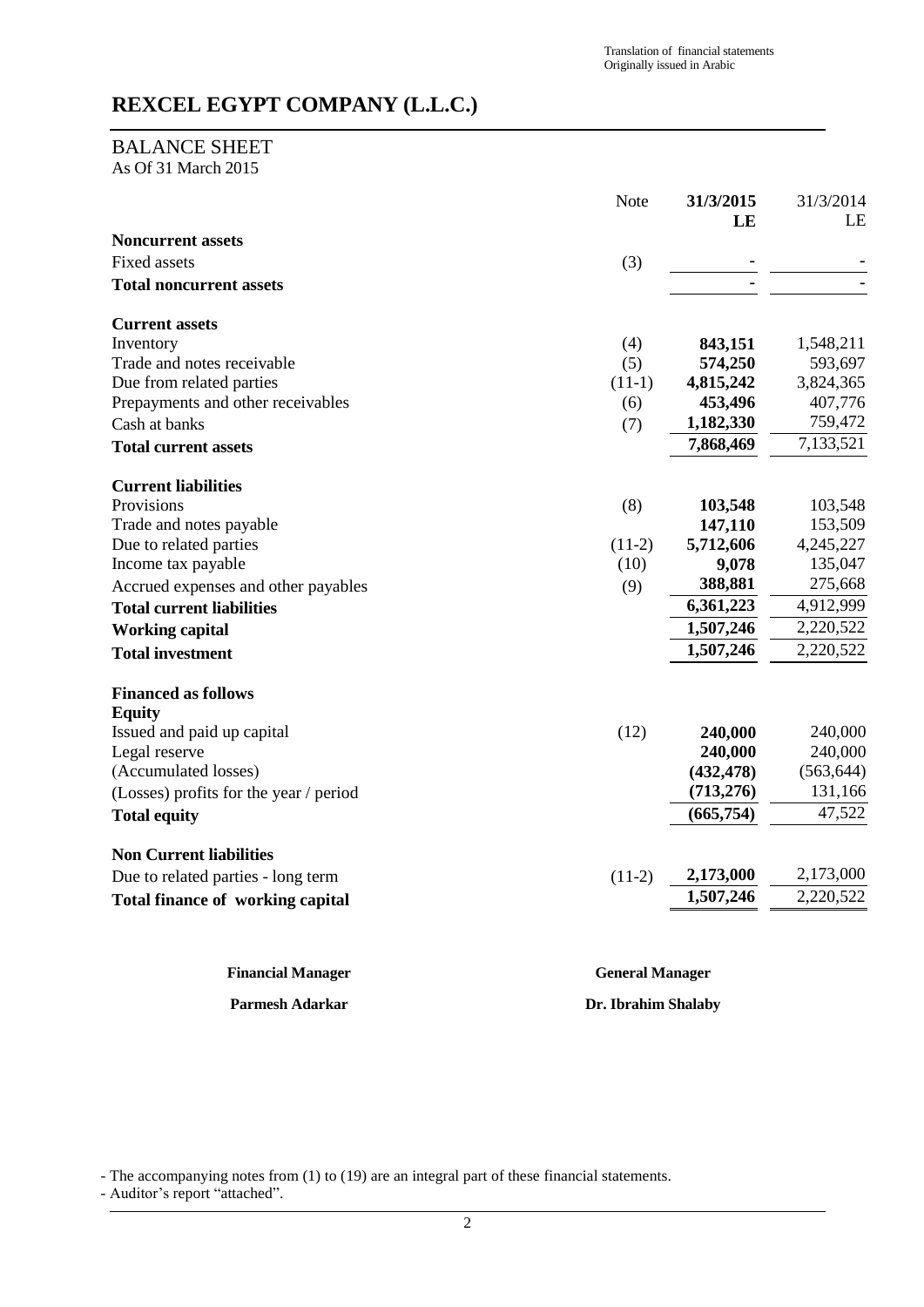## STATEMENT OF INCOME

## For The year ended 31 March 2015

|                                             |      | From 31/3/2014 | From $1/1/2013$ |
|---------------------------------------------|------|----------------|-----------------|
|                                             | Note | to 31/3/2015   | to 31/3/2014    |
|                                             |      | LE             | LE              |
| Sales                                       | (13) | 2,652,483      | 4,675,974       |
| Cost of sales                               | (14) | (1,362,645)    | (1,404,346)     |
| <b>GROSS PROFIT</b>                         |      | 1,289,838      | 3,271,628       |
| Selling and marketing expenses              |      | (895, 597)     | (1,518,870)     |
| General and administrative expenses         |      | (1,165,678)    | (1,396,362)     |
| <b>Provisions</b>                           | (8)  |                | (94, 130)       |
| Impairment of accounts receivable           | (5)  | (2,185)        |                 |
| Foreign exchange (losses) gains             |      | (22, 636)      | 2,976           |
| <b>OPERATING (LOSSES) PROFITS</b>           |      | (796, 258)     | 265,242         |
| Finance expenses                            |      | (292, 228)     | (398, 309)      |
| Other income                                |      | 384,288        | 399,280         |
| (LOSSES)/PROFITS BEFORE INCOME TAXES        |      | (704, 198)     | 266,213         |
| Income taxes                                | (10) | (9,078)        | (135, 047)      |
| <b>LOSSES/PROFITS FOR THE YEAR / PERIOD</b> |      | (713, 276)     | 131,166         |

**Financial Manager General Manager**

**Parmesh Adarkar Dr. Ibrahim Shalaby**

- The accompanying notes from (1) to (19) are an integral part of these financial statements.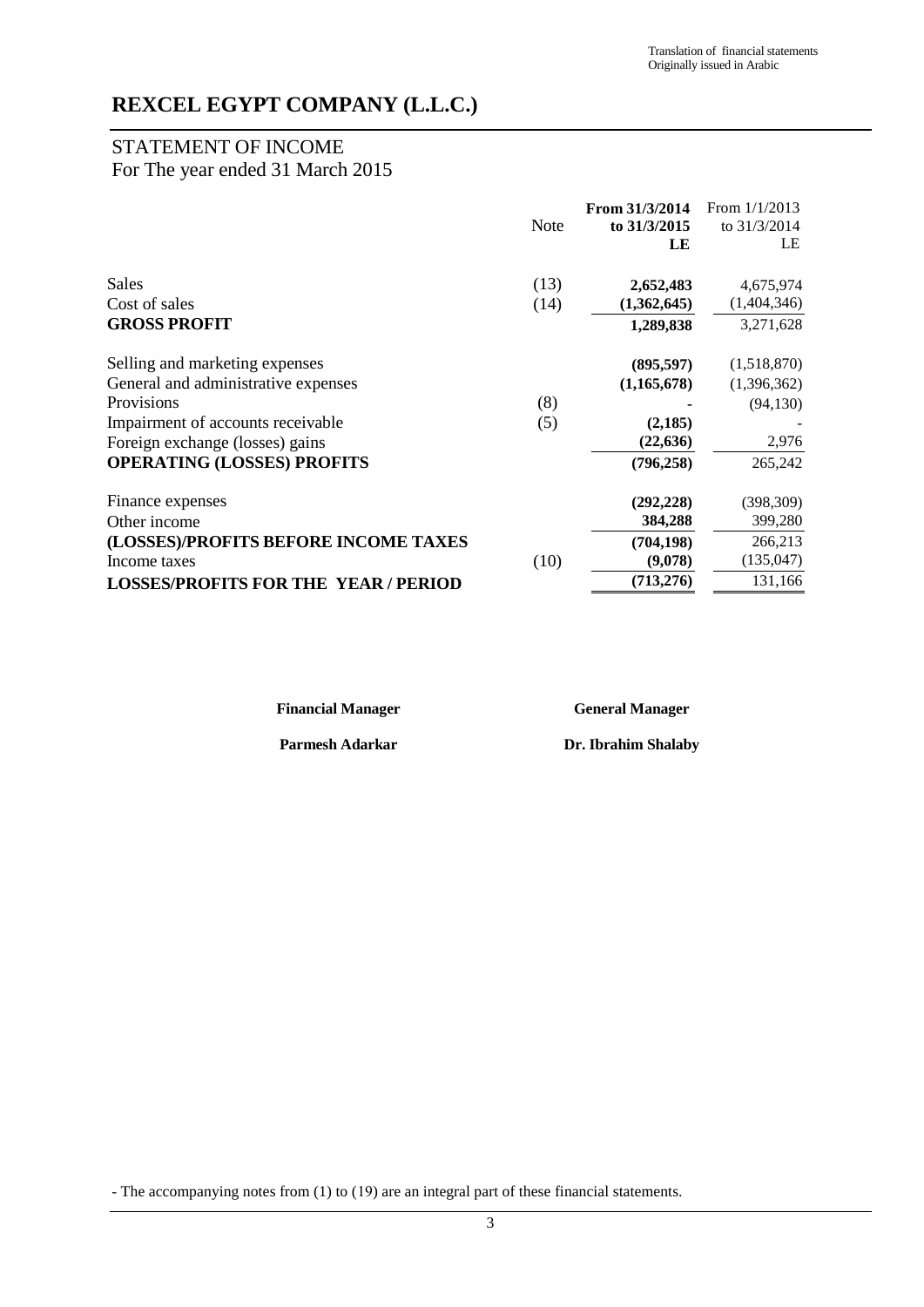## STATEMENT OF CHANGES IN EQUITY For The year ended 31 March 2015

|                                    |         |                |             | Profits/Losses   |            |
|------------------------------------|---------|----------------|-------------|------------------|------------|
|                                    |         |                | Accumulated | for the period / |            |
|                                    | Capital | Legal reserve  | losses      | year             | Total      |
|                                    | LE      | LE             | LE          | LE               | LE         |
| Balance as of 1 January 2013       | 240,000 | 240,000        | (1,225,686) | 662,042          | (83, 644)  |
| Transferred to accumulated losses  |         |                | 662,042     | (662, 042)       |            |
| Profits for the period             |         |                |             | 131,166          | 131,166    |
| <b>Balance as of 31 March 2014</b> | 240,000 | 240,000        | (563, 644)  | 131,166          | 47,522     |
| Transferred to accumulated losses  |         | $\blacksquare$ | 131,166     | (131, 166)       |            |
| Losses for the year                | -       |                |             | (713, 276)       | (713, 276) |
| <b>Balance as of 31 March 2015</b> | 240,000 | 240,000        | (432, 478)  | (713, 276)       | (665, 754) |

- The accompanying notes from (1) to (19) are an integral part of these financial statements.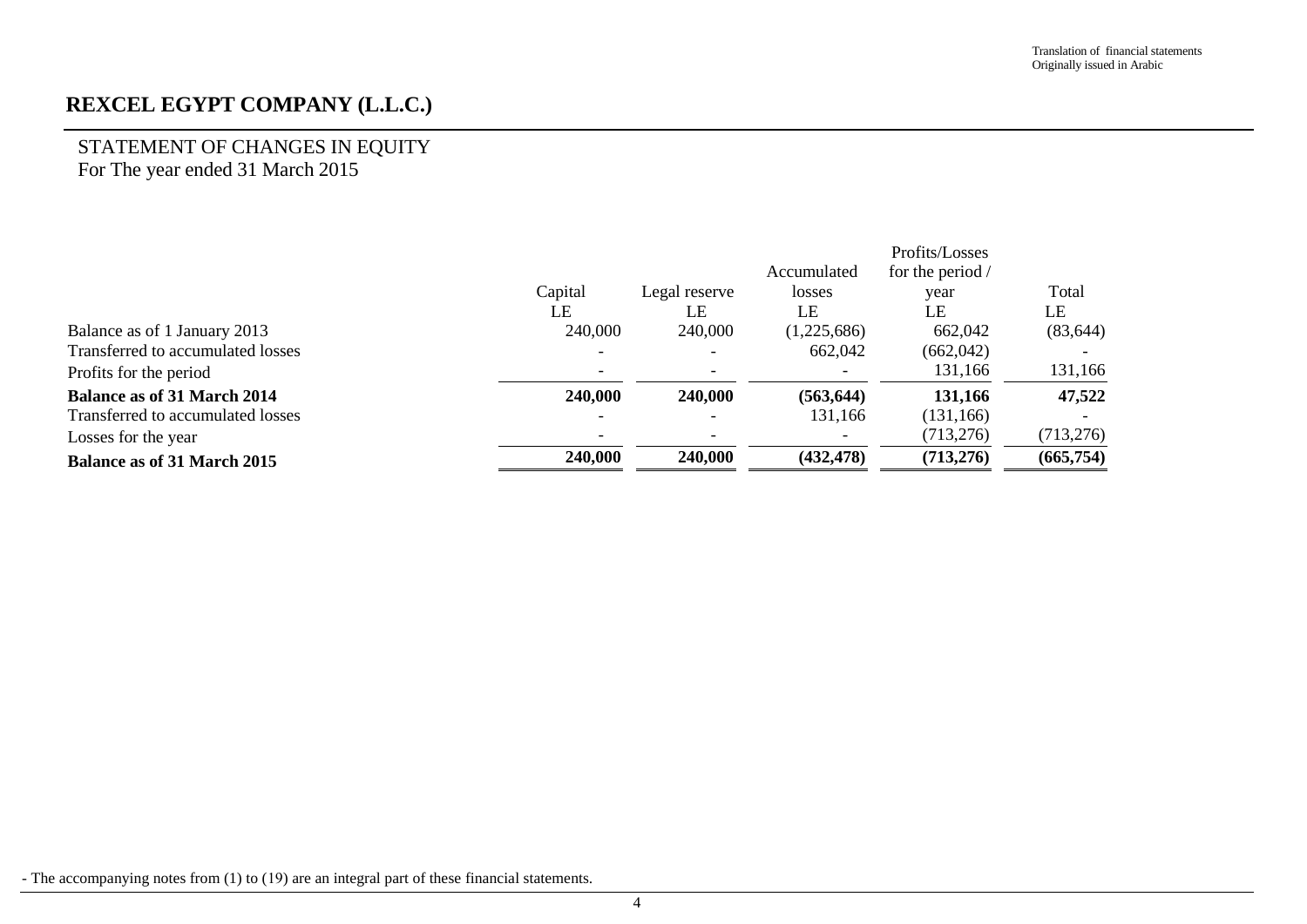## STATEMENT OF CASH FLOWS For The year ended 31 March 2015

|                                                                               | Note | From 31/3/2014 | From $1/1/2013$ |
|-------------------------------------------------------------------------------|------|----------------|-----------------|
|                                                                               |      | to 31/3/2015   | to 31/3/2014    |
| <b>Cash Flows From Operating Activities</b>                                   |      | LE             | LE              |
| (Losses)/profits before income taxes                                          |      | (704, 198)     | 266,213         |
| Write down of inventory                                                       | (4)  | 823,123        | 285,366         |
| Reversal of write down of inventory                                           | (4)  | (76, 488)      | (14, 550)       |
| Impairment of accounts receivables                                            | (5)  | 2,185          |                 |
| Provisions                                                                    | (8)  |                | 94,130          |
|                                                                               |      | 44,622         | 631,159         |
| Change in inventory                                                           |      | (41, 575)      | (773, 622)      |
| Change in trade and notes receivable                                          |      | 17,262         | 340,347         |
| Change in due from related parties                                            |      | (990, 877)     | 95,029          |
| Change in prepayments and other receivables                                   | (6)  | (45, 720)      | 79,054          |
| Change in trade and notes payable                                             |      | (6,399)        | 36,667          |
| Change in due to related parties                                              |      | 1,467,379      | (421, 976)      |
| Change in accrued expenses and other payables                                 | (9)  | 113,213        | (88, 781)       |
| <b>Cash Flows Provided from Operating Activities</b>                          |      | 557,905        | (102, 123)      |
| Income tax paid                                                               |      | (135, 047)     | (193, 963)      |
| Provisions used                                                               | (8)  |                | (9,760)         |
| <b>Net Cash Flows Provided from (Used in) Operating Activities</b>            |      | 422,858        | (305, 846)      |
| Net increase (Decrease) in cash and cash equivalents-during the year / period |      | 422,858        | (305, 846)      |
| Cash and cash equivalent – beginning of the year / period                     |      | 759,472        | 1,065,318       |
| Cash and cash equivalent – end of the year / period                           | (7)  | 1,182,330      | 759,472         |

- The accompanying notes from (1) to (19) are an integral part of these financial statements.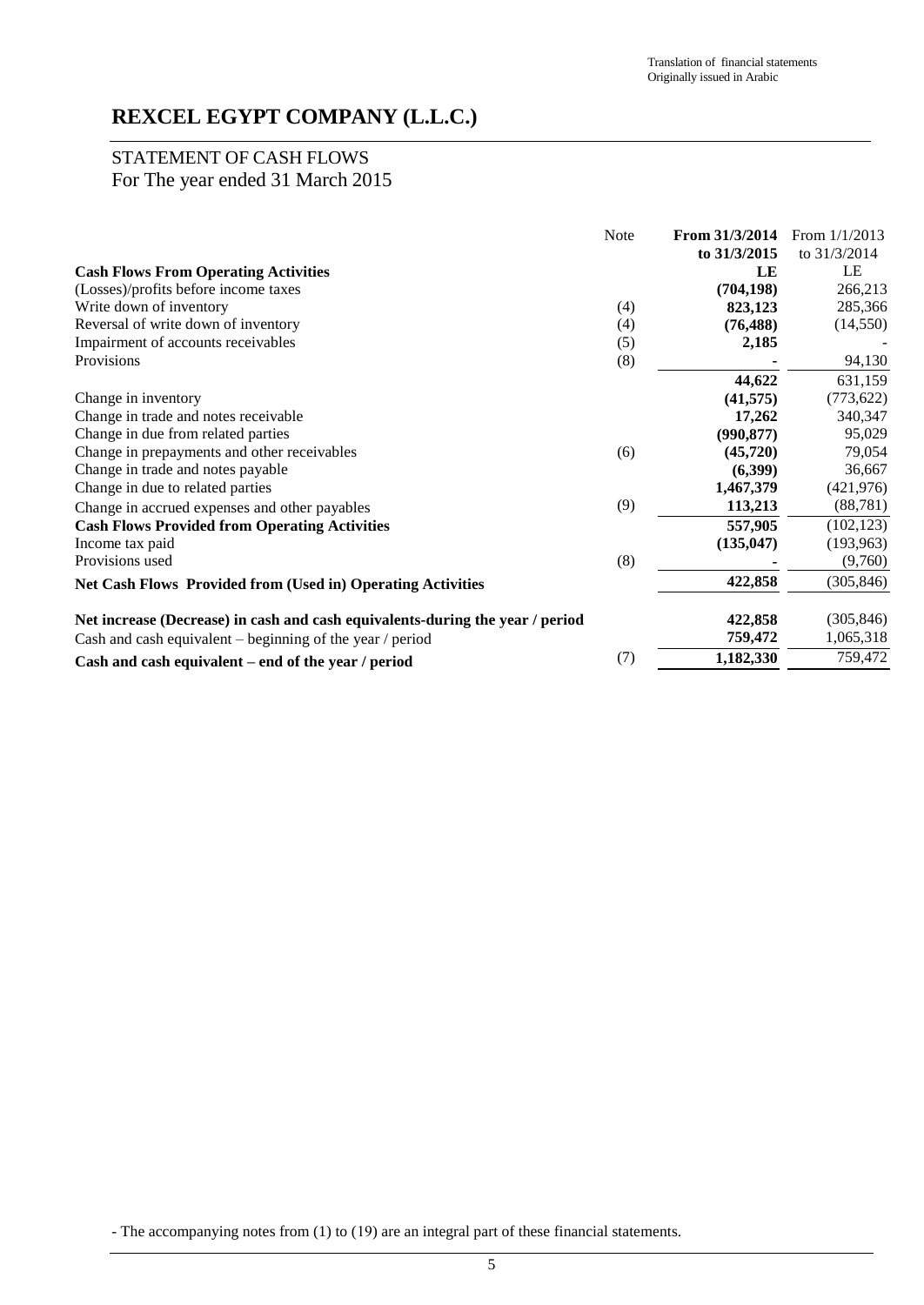NOTES TO THE FINANCIAL STATEMENTS 31 March 2015

#### **1 BACKGROUND**

**Rexcel Egypt (L.L.C.)** is an Egyptian Limited Liability Company was established under the Egyptian Law no. 159 of 1981 and its executive regulation.

The company was registered in the commercial registry under no. 1178 on August 6, 1998. The company's legal domicile is in Giza – Arab Republic of Egypt.

The company's duration is 25 years starting from the date of registration in the commercial registry.

The company is located at 3 Ahmed Nessim St., Giza, Egypt.

The principal activities of the company are:

- 1. Manufacturing, trading, selling and distributing of all types of pharmaceutical and chemical products, and its related raw materials.
- 2. Construction and operation of factories for production of all types of pharmaceutical and chemical products.
- 3. The company has the right to import equipment, machines, tools, and all raw materials concerning pharmaceutical & chemical products that help the company achieve its purposes.
- 4. Export, import and Commercial agencies

The company undertakes its activities in compliance with applicable regulatory laws and regulations provided that they obtain necessary licenses as applicable.

According to the Extraordinary General Assembly dated 10 December 2013 the financial year end was changed from 31 December to 31 March for each year.

The financial statements of the company for the period ended 31 March 2014 were authorized for issue by management on 28 April 2014.

#### **2 SIGNIFICANT ACCOUNTING POLICIES**

#### **2-1 Basis of preparation**

The financial statements are prepared in accordance with the going concern and historical cost basis.

#### **Statement of compliance**

The financial statements of the company have been prepared in accordance with the Egyptian accounting standards and the applicable laws and regulations.

#### **2-2 Changes in accounting policies**

The accounting policies adopted this year are consistent with those of the previous year.

#### **2-3 Foreign currency translation**

- The financial statements are prepared and presented in Egyptian pound, which is the company's functional currency.
- Transactions in foreign currencies are initially recorded using the exchange rate prevailing on the date of the transaction.
- Monetary assets and liabilities denominated in foreign currencies are translated using the exchange rate prevailing at the balance sheet date. All differences are recognized in the statement of income.
- Nonmonetary items that are measured at historical cost in foreign currency are translated using the exchange rates prevailing at the dates of the initial recognition.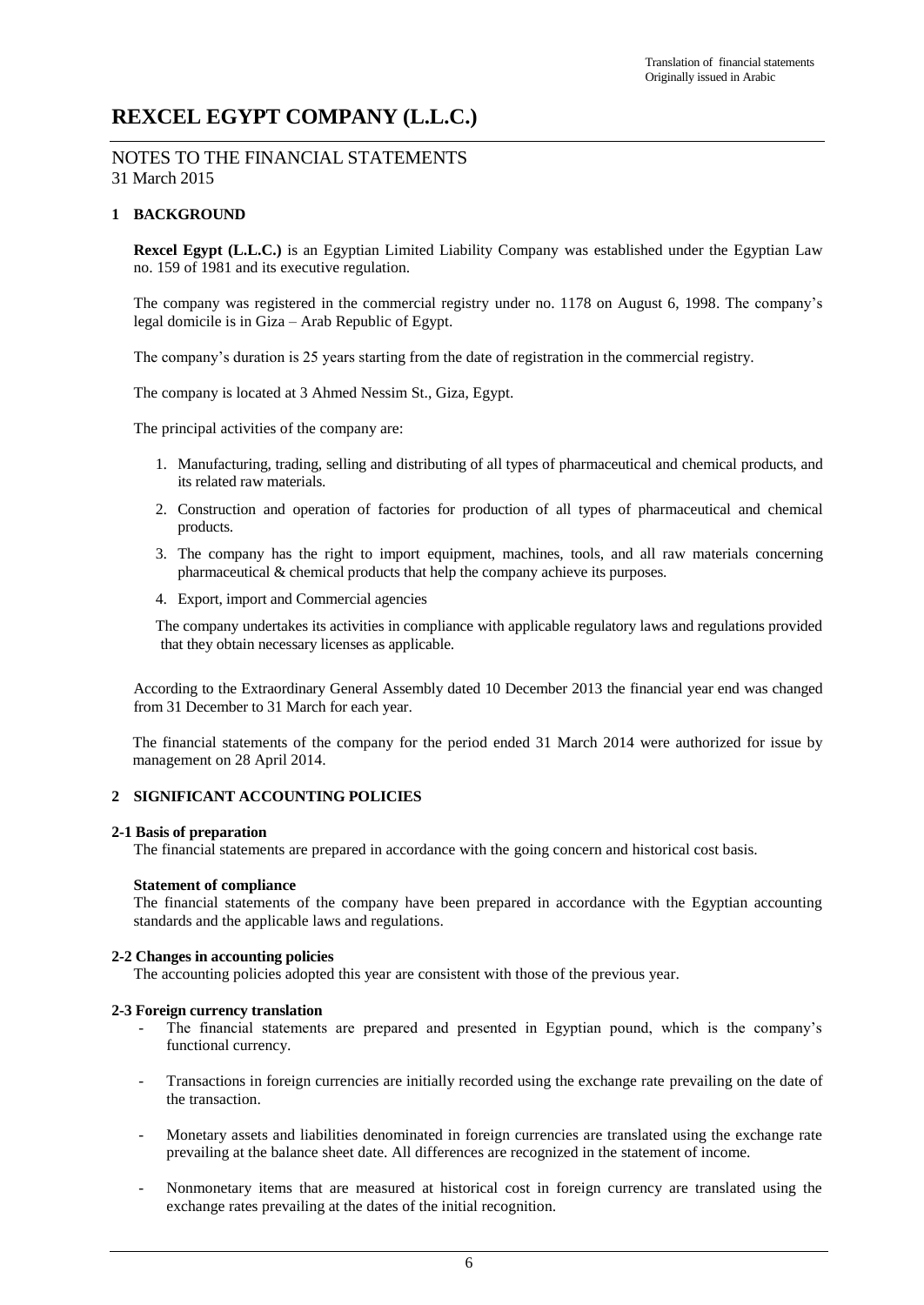#### NOTES TO THE FINANCIAL STATEMENTS 31 March 2015

- Nonmonetary items measured at fair value in a foreign currency are translated using the exchange rates prevailing at the date when the fair value is determined.

#### **2-4 Fixed assets**

Fixed assets are stated at historical cost net of accumulated depreciation and accumulated impairment losses. Such cost includes the cost of replacing part of the building, plant, and equipment when that cost is incurred, if the recognition criteria are met. Likewise, when a major inspection is performed, its cost is recognized in the carrying amount of the building, plant, and equipment as a replacement if the recognition criteria are satisfied. All other repair and maintenance costs are recognized in statement of income as incurred.

|                         | Years   |
|-------------------------|---------|
| Machinery and equipment | $3 - 5$ |

Depreciation of an asset begins when it is in the location and condition necessary for it to be capable of operating in the manner intended by management , and is computed using the straight-line method according to the estimated useful life of the asset as follows:

Fixed assets are derecognized upon disposal or when no future economic benefits are expected from its use or disposal. Any gain or loss arising on derecognizing of the asset is included in the statement of income when the asset is derecognized.

The assets residual values, useful lives and methods of depreciation are reviewed at each financial year end.

The Company assesses at each balance sheet date whether there is an indication that fixed assets may be impaired. Where the carrying amount of an asset exceeds its recoverable amount, the asset is considered impaired and is written down to its recoverable amount. Impairment losses are recognized in the statement of income.

A previously recognized impairment loss is reversed only if there has been a change in the assumptions used to determine the asset's recoverable amount since the last impairment loss was recognized. The reversal is limited so that the carrying amount of the asset does not exceed its recoverable amount, or the carrying amount that would have been determined, net of depreciation, had no impairment loss been recognized for the asset in prior years. Such reversal is recognized in the statement of income.

#### **2-5 Inventory**

Inventory is valued at the lower of cost (using the moving average method) or net realizable value.

The amount of any write down of inventories to net realizable value shall be recognized in cost of sales in the statement of income in the period the write down or loss occurs. The amount of any reversal of any write down of inventories, arising from an increase in net realizable value, shall be recognized as reduction of cost of sales in the statement of income in the period in which the reversal occurs.

#### **2-6 Accounts receivable and other receivables**

Accounts receivable and other receivables are stated at original invoice amount net of any impairment losses.

Impairment losses are measured as the difference between the receivables carrying amount and the present value of estimated future cash flows. The impairment loss is recognized in the statement of income. Reversal of impairment is recognized in the statement of income in the period in which it occurs.

#### **2-7 Provisions**

Provisions are recognized when the Company has a present legal or constructive obligation as a result of past events, it is probable that an outflow of resources representing economic benefits will be required to settle the obligation, and reliable estimate of the amount of the obligation can be made. Provisions are reviewed at each balance sheet date and adjusted to reflect the best estimate.

In case of significant time value of money, the amount recognized as a provision is the present value expected to settle the obligation.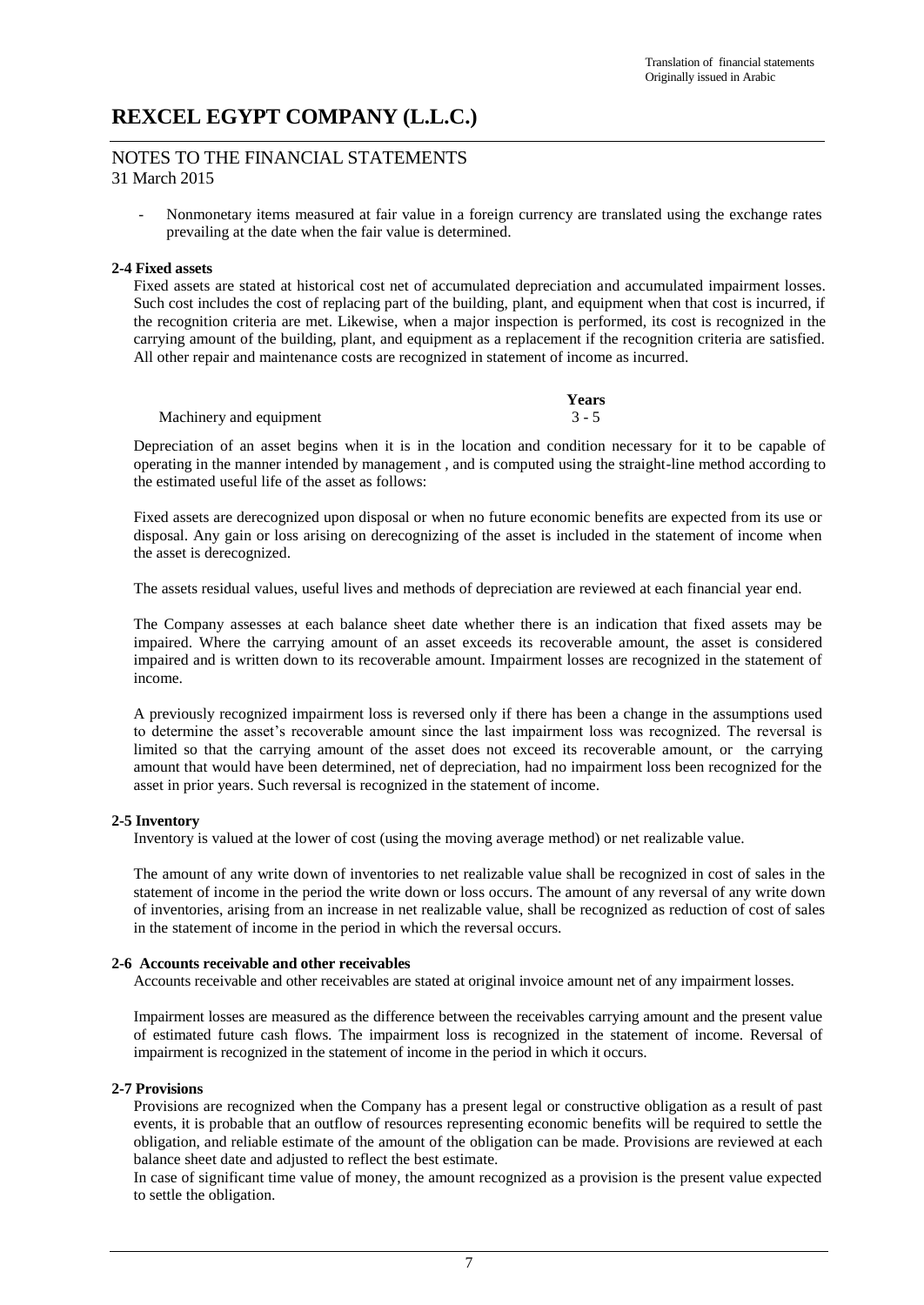## NOTES TO THE FINANCIAL STATEMENTS

31 March 2015

#### **2-8 Employees' retirements benefits**

The company contributes to the social insurance scheme for the benefits of its employees in pursuance of the Social Insurance Law No. 79 of 1975 as amended. Contributions are charged to expenses as incurred.

#### **2-9 Legal reserve**

According to the Company's articles of association, 10% of the net profits of the year is transferred to the legal reserve until this reserve reaches 100% of the issued capital. The reserve is used upon a decision from the general assembly meeting based on the proposal of the management.

#### **2-10 Revenue recognition**

Revenue is recognized to the extent that it is probable that the economic benefits will flow to the company and the revenue can be reliably measured.

Revenue is measured at the fair value of the consideration received, excluding discounts, rebates, and sales taxes or duty.

The following specific recognition criteria must also be met before revenue is recognized:

#### **Sale of goods**

Revenue from the sale of goods is recognized when the significant risks and rewards of ownership of the goods have been transferred to the buyer, usually on delivery of the goods.

#### **Interest income**

Interest income is recognized on the basis of the proportion of time taking into account the effective rate of return on the asset.

#### **2-11 Borrowings**

Borrowings are initially recognized at the value of the consideration received. Amounts maturing within one year are classified as current liabilities, unless the Company has the right to postpone the settlement for a period exceeding one year after the balance sheet date, then the loan balance should be classified as long term liabilities.

#### **2-12 Borrowing Cost**

Borrowing cost is directly recognized in the income statement as finance expense during the period in which it occurred. Borrowing cost represents the amount of interest and other costs that an entity incurs in connection with the borrowing of funds.

#### **2-13 Income taxes**

Income tax is calculated in accordance with the Egyptian tax law.

#### **Current income tax**

Current income tax assets and liabilities for the current and prior years are measured at the amount expected to be recovered from or paid to the tax authority.

#### **Deferred income tax**

Deferred income tax is recognized using the liability method on temporary differences between the amount attributed to an asset or liability for tax purposes (tax base) and its carrying amount in the balance sheet (accounting base) using the applicable tax rate.

Deferred tax asset is recognized when it is probable that the asset can be utilized to reduce future taxable profits and the asset is reduced by the portion that will not create future benefit.

Current and deferred tax shall be recognized as income or an expense and included in the statement of income for the period, except to the extent that the tax arises from a transaction or event which is recognized, in the same or a different period, directly in equity.

#### **2-14 Expenses**

All operating expenses are accounted for including general and administrative costs, and are all included in the statement of income for the period in which they are incurred.

Some administrative, general and marketing are divided between Ranbaxy Egypt Ltd. and Rexcel Egypt by average of 92% and 8% respectively.

These expenses serve both companies according to present agreements.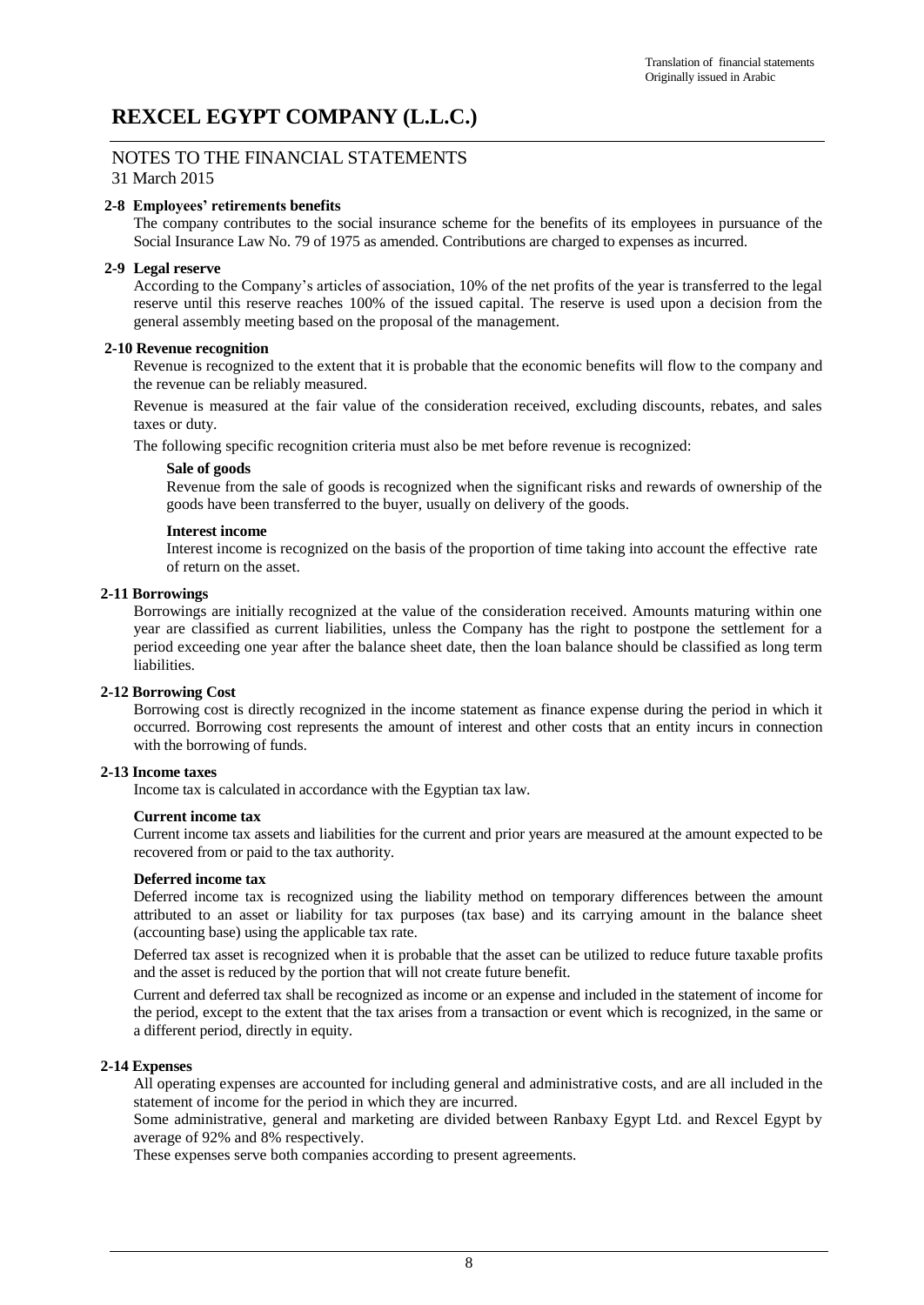#### NOTES TO THE FINANCIAL STATEMENTS 31 March 2015

#### **2-15 Accounting estimates**

The preparation of financial statements in accordance with Egyptian Accounting Standards requires the use of estimates and assumptions that affect the reported amounts of assets & liabilities and revenues & expenses during the reporting period. Actual results may differ from those estimates.

#### **2-16 Impairment**

#### **Impairment of financial assets**

The Company assesses at each balance sheet date whether there is any objective evidence that a financial asset or a group of financial assets is impaired. A financial asset or a group of financial assets is deemed to be impaired if, and only if, there is objective evidence of impairment as a result of one or more events that has occurred after the initial recognition of the asset and has an impact on the estimated future cash flows of the financial asset or the group of financial assets that can be reliably estimated.

#### **Impairment of non financial assets**

The Company assesses at each balance sheet date whether there is an indication that an asset may be impaired. Where the carrying amount of an asset or cash-generating unit (CGU) or its recoverable amount, the asset is considered impaired and is written down to its recoverable amount. Impairment losses are recognized in the statement of income

A previously recognized impairment loss is only reversed if there has been a change in the assumptions used to determine the asset's recoverable amount since the last impairment loss was recognized. The reversal is limited so that the carrying amount of the asset does not exceed its recoverable amount, nor exceed the carrying amount that would have been determined, net of depreciation, had no impairment loss been recognized for the asset in prior years. Such reversal is recognized in the statement of income.

#### **2-17 Related party transactions**

Related parties represent associated companies, directors and key management personnel of the Company, and entities controlled, jointly controlled or significantly influenced by such parties. Pricing policies and terms of those transactions are approved by the management.

#### **2-18 Statement of cash flows**

The company prepares a statement of cash flows based on the indirect method.

#### **2-19 Cash and cash equivalent**

For the purpose of preparing the cash flow statement, the cash and cash equivalent comprise cash on hand, current accounts with banks and time deposits maturing within three months less bank credit balances.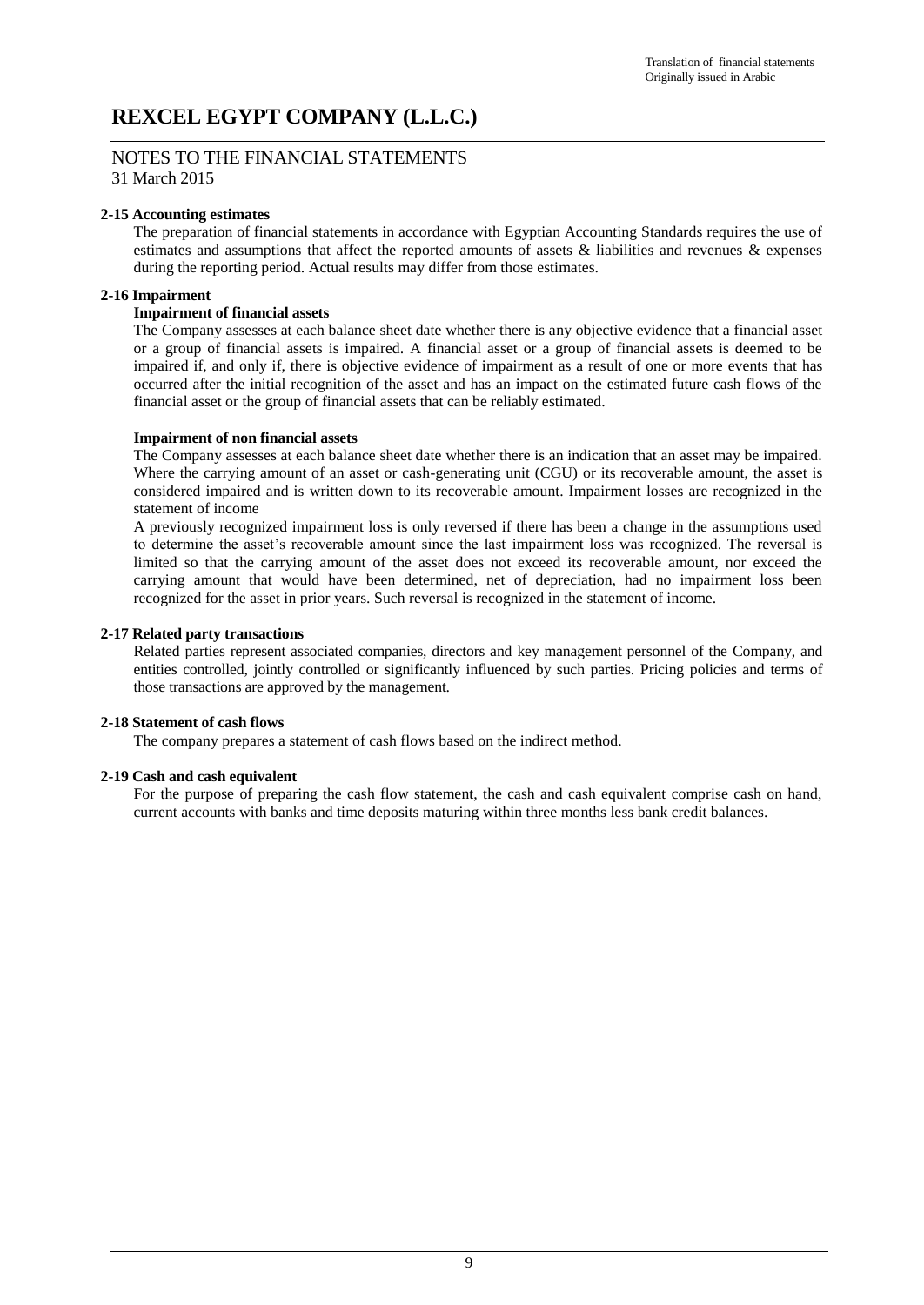## NOTES TO THE FINANCIAL STATEMENTS 31 March 2015

## **3 FIXED ASSETS**

|                                    | Machinery &<br>Equipment | Total      |
|------------------------------------|--------------------------|------------|
|                                    | LE                       | LE         |
| Cost                               |                          |            |
| As of 31 March 2014                | 209,518                  | 209,518    |
| As of 31 March 2015                | 209,518                  | 209,518    |
| <b>Accumulated depreciation</b>    |                          |            |
| As of 31 March 2014                | (209, 518)               | (209, 518) |
| As of 31 March 2015                | (209, 518)               | (209, 518) |
| Net book value as of 31 March 2015 |                          |            |
| Net book value as of 31 March 2014 |                          |            |

The Machinery and Equipment are fully depreciated and still being used in operations.

## **4 INVENTORY**

|                                     | 31/3/2015  | 31/3/2014  |
|-------------------------------------|------------|------------|
|                                     | LE         | LE         |
| Raw and packing materials           | 1,082,256  | 1,007,889  |
| Work in progress                    |            | 35,313     |
| <b>Finished Goods</b>               | 434,453    | 643,226    |
| Goods in transit                    |            | 4,930      |
| <b>Expired Goods</b>                | 223,809    | 152,052    |
|                                     | 1,740,518  | 1,843,410  |
| Write down of slow moving inventory | (673, 558) | (143, 147) |
| Write down of expired goods         | (223, 809) | (152, 052) |
|                                     | 843,151    | 1,548,211  |

- The amount of write down/reversal of write down of inventory was included in the cost of sales (note 14).

- The balance of write down of inventory as of 31 March 2015 represented as follows:

|                                                                                                                                                    | Write down of slow<br>moving inventory              | Write down of<br>expired goods                           | Total                                                    |
|----------------------------------------------------------------------------------------------------------------------------------------------------|-----------------------------------------------------|----------------------------------------------------------|----------------------------------------------------------|
|                                                                                                                                                    | LE                                                  | LE                                                       | LE                                                       |
| Balance as of 1 january 2013                                                                                                                       | 117,877                                             | 242,763                                                  | 360,640                                                  |
| Charged during the period                                                                                                                          | 70,618                                              | 214,748                                                  | 285,366                                                  |
| Reclassification                                                                                                                                   | (537)                                               | 537                                                      |                                                          |
| Used during the period                                                                                                                             | (44, 811)                                           | (291, 446)                                               | (336, 257)                                               |
| Reversal of write down                                                                                                                             |                                                     | (14,550)                                                 | (14, 550)                                                |
| Balance as of 31 March 2014<br>Charged during the period<br>Used during the period<br>Reversal of write down<br><b>Balance as of 31 March 2015</b> | 143,147<br>588,848<br>(606)<br>(57, 831)<br>673,558 | 152,052<br>234,275<br>(143, 861)<br>(18, 657)<br>223,809 | 295,199<br>823,123<br>(144, 467)<br>(76, 488)<br>897,367 |
|                                                                                                                                                    |                                                     |                                                          |                                                          |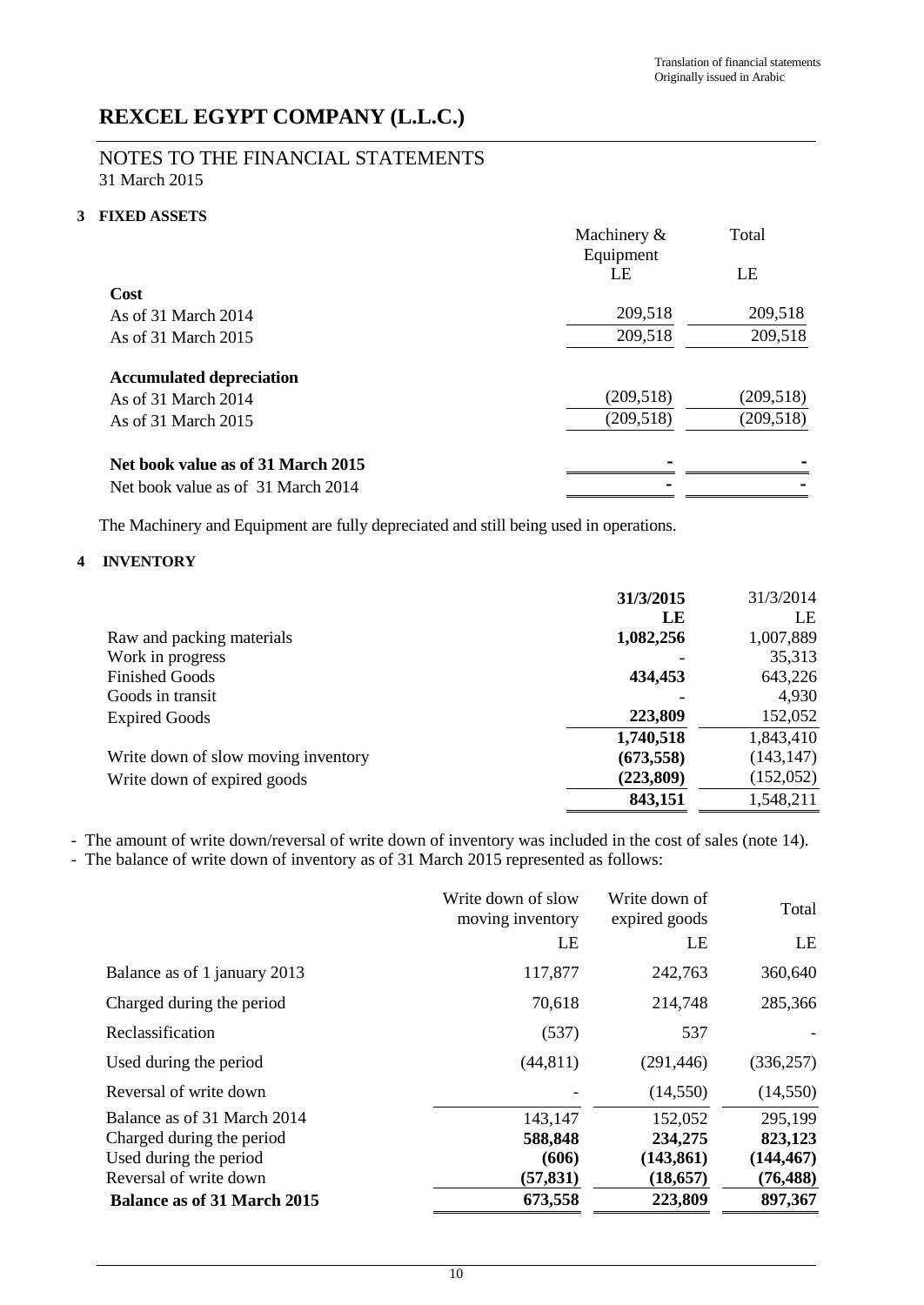## NOTES TO THE FINANCIAL STATEMENTS 31 March 2015

## **5 TRADE AND NOTES RECEIVABLE**

|                                           | 31/3/2015 | 31/3/2014 |
|-------------------------------------------|-----------|-----------|
|                                           | LE        | LE        |
| Trade receivable                          | 549,573   | 563,222   |
| Notes receivable                          | 24,677    | 30,475    |
|                                           | 574,250   | 593,697   |
| Impairments of trade and notes receivable | ۰         |           |
|                                           | 574,250   | 593,697   |

### **The movement in the Allowance for doubtful accounts is as follows:**

|                | 31/3/2015 | 31/3/2014                |
|----------------|-----------|--------------------------|
|                | LE        | LE                       |
| At 1 January   | ۰         | ۰.                       |
| Charged        | 2,185     | ۰.                       |
| Written off    | (2,185)   | $\overline{\phantom{0}}$ |
| At 31 December | ٠         |                          |

## **6 PREPAYMENTS AND OTHER RECEIVABLES**

|                                     | 31/3/2015 | 31/3/2014 |
|-------------------------------------|-----------|-----------|
|                                     | LE        | LE        |
| Employees' advances and imprests    | 4,195     | 2,244     |
| Prepaid expenses                    | 2,411     | 3,607     |
| Advances to suppliers               | 2,398     | 226       |
| Tax authority $-$ withholding taxes | 445,322   | 397,187   |
| Other debit balances                |           | 5,342     |
|                                     | 454,326   | 408,606   |
| Impairment of other debit balances  | (830)     | (830)     |
|                                     | 453,496   | 407,776   |

## **7 CASH AT BANKS**

|                     | 31/3/2015 | 31/3/2014 |
|---------------------|-----------|-----------|
|                     | LE        | LE        |
| a) Local Currency   |           |           |
| Current accounts    | 1,104,689 | 740,633   |
|                     | 1,104,689 | 740,633   |
| b) Foreign currency |           |           |
| Current accounts    | 77,641    | 18,839    |
|                     | 77,641    | 18,839    |
|                     | 1,182,330 | 759,472   |
|                     |           |           |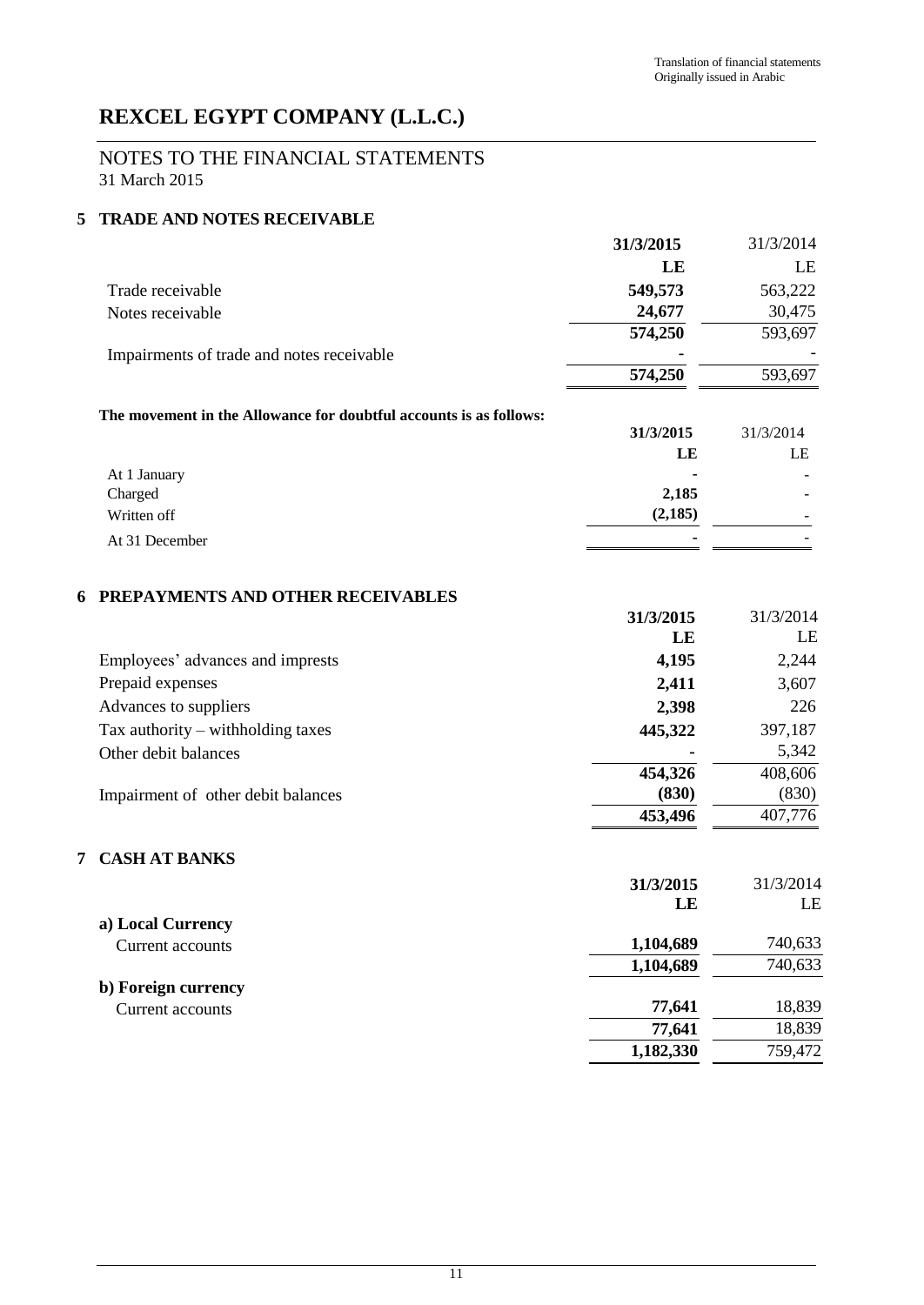## NOTES TO THE FINANCIAL STATEMENTS 31 March 2015

## **8 PROVISIONS**

|                                         | 31/3/2015<br>LE | 31/3/2014<br>LE |
|-----------------------------------------|-----------------|-----------------|
| Beginning balance for the year / period | 103,548         | 19,178          |
| Charged during the year                 |                 | 94,130          |
| Used                                    | -               | (9,760)         |
| Beginning balance for the year / period | 103,548         | 103,548         |

## **9 ACCRUED EXPENSES AND OTHER PAYABLES**

|                                             | 31/3/2015 | 31/3/2014 |
|---------------------------------------------|-----------|-----------|
|                                             | LE        | LE        |
| Advances from customers                     | 107       | 107       |
| Accrued expenses                            | 362,065   | 244,690   |
| Tax authority $-$ withholding tax           | 4,543     | 2,468     |
| Tax authority $-$ salaries tax              | 1,554     | 3,317     |
| Tax authority $-$ sales tax                 | 5,185     | 8,335     |
| Social insurance                            | 3,399     | 1,326     |
| Medical professional stamp                  | 12,028    | 15,425    |
|                                             | 388,881   | 275,668   |
| <b>10 INCOME TAX</b>                        |           |           |
|                                             | 31/3/2015 | 31/3/2014 |
|                                             | LE        | LE        |
| Income tax payable                          | 9,078     | 135,047   |
|                                             | 9,078     | 135,047   |
| <b>Reconciliation of effective tax rate</b> |           |           |
|                                             | 2014      | 2013      |

|         | - - -      |        | 201J       |
|---------|------------|--------|------------|
|         | LE         |        | LE         |
|         | (704, 198) |        | 266,213    |
|         | 123,809    |        | 154,329    |
|         | 823,123    |        | 379,497    |
|         | 2,185      |        |            |
|         | (76, 488)  |        | (14, 550)  |
|         | (139,949)  |        | (271, 413) |
|         | 7,830      |        | 26,111     |
|         | 36,312     |        | 540,187    |
|         | 9,078      |        | 135,047    |
| $1.2\%$ | 9.078      | 50.72% | 135,047    |
|         |            |        |            |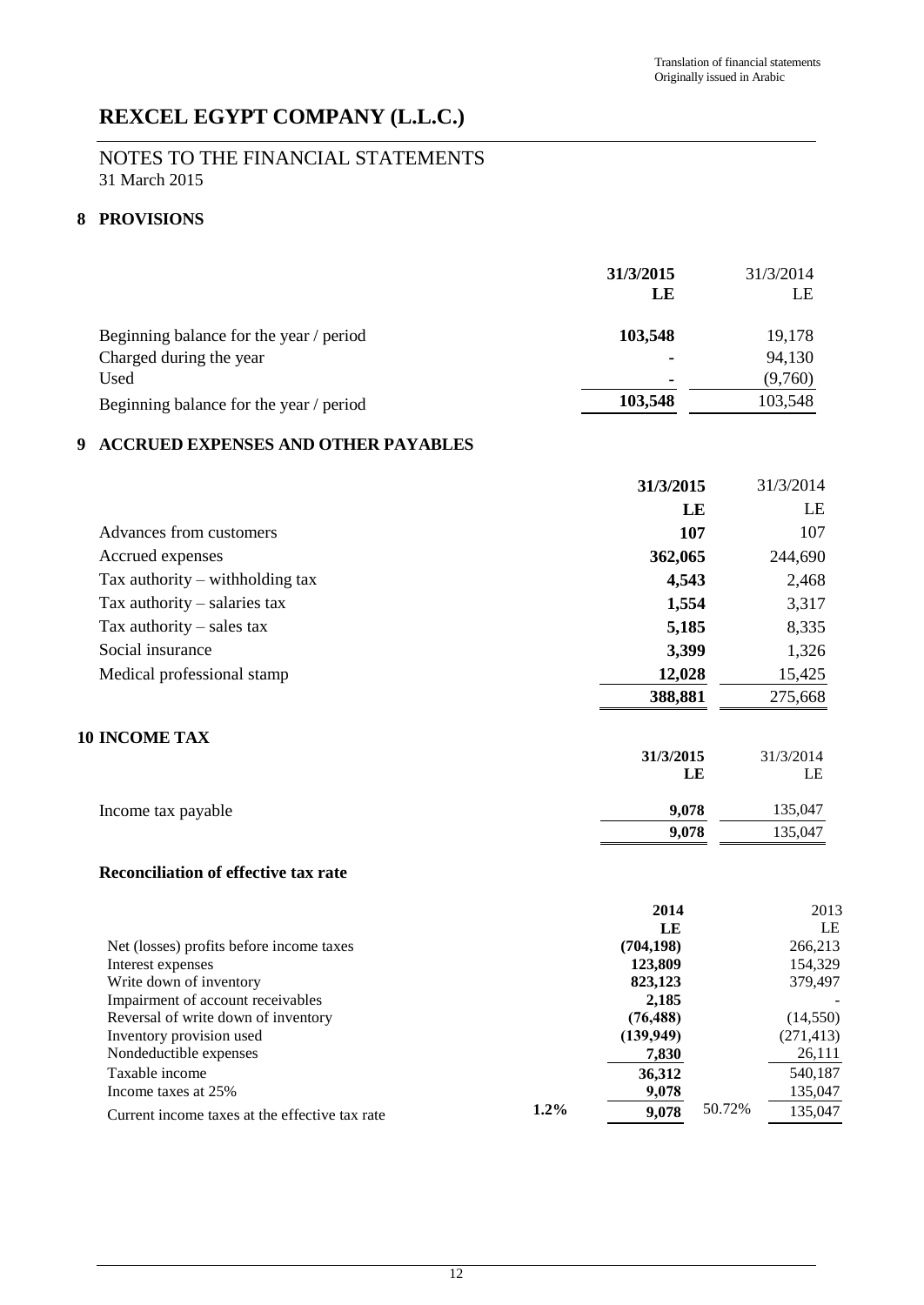NOTES TO THE FINANCIAL STATEMENTS 31 March 2015

## **11 DUE FROM / TO RELATED PARTIES**

## **11-1 Due from related parties**

|                                                  | 31/3/2015 | 31/3/2014 |
|--------------------------------------------------|-----------|-----------|
|                                                  | LE        | LE        |
| Ranbaxy Egypt (L.L.C)                            | 4,815,242 | 3,824,365 |
|                                                  | 4,815,242 | 3,824,365 |
| 11-2 Due to related parties                      |           |           |
|                                                  | 31/3/2015 | 31/3/2014 |
|                                                  | LE        | LE        |
| <b>Current</b>                                   |           |           |
| Ranbaxy Laboratories Limited (India)             | 5,693,894 | 4,226,515 |
| Ranbaxy Egypt (L.L.C.) - (Loan accrued interest) | 18,712    | 18,712    |
|                                                  | 5,712,606 | 4,245,227 |
| <b>Non Current</b>                               |           |           |
| Ranbaxy Egypt (L.L.C) - (long term loan) *       | 2,173,000 | 2,173,000 |
|                                                  | 2,173,000 | 2173,000  |
|                                                  |           |           |

\*This amount represents a loan granted from Ranbaxy Egypt (L.L.C) with an amount of L.E. 1,650,000 as per the contract dated December 28, 2009, with an annual fixed interest rate of 10%, and another loan with an amount of L.E. 523,000 as per the contract dated June 2010, with an annual fixed interest rate of 10%.

## **12 CAPITAL**

The company's authorized capital amounted to L.E 240,000 while the issued and paid up capital of the company amounts to L.E 240,000 divided over 2400 quotas of par value L.E 100 each.

|                                      | Number of quotas | LE      | Percentage |
|--------------------------------------|------------------|---------|------------|
| Sarwat Girgis Abdel Shahid           | 1,200            | 120,000 | 50%        |
| <b>Ibrahim Wassim Shalaby</b>        | 1,080            | 108,000 | 45%        |
| Ola Abdel Kader Mohamed              | 60               | 6,000   | 2.5%       |
| <b>Ahmed Mohamed Faried Elmeligy</b> | 60               | 6,000   | 2.5%       |
|                                      | 2,400            | 240,000 | 100%       |

### **13 SALES**

|                     | From 31/3/2014 | From $1/1/2013$ |
|---------------------|----------------|-----------------|
|                     | to $31/3/2015$ | to $31/3/2014$  |
|                     | LE             | LE              |
| Sales               | 3,832,533      | 6,491,535       |
| Less:               |                |                 |
| Allowable discounts | (1,180,050)    | (1,815,561)     |
|                     | 2,652,483      | 4,675,974       |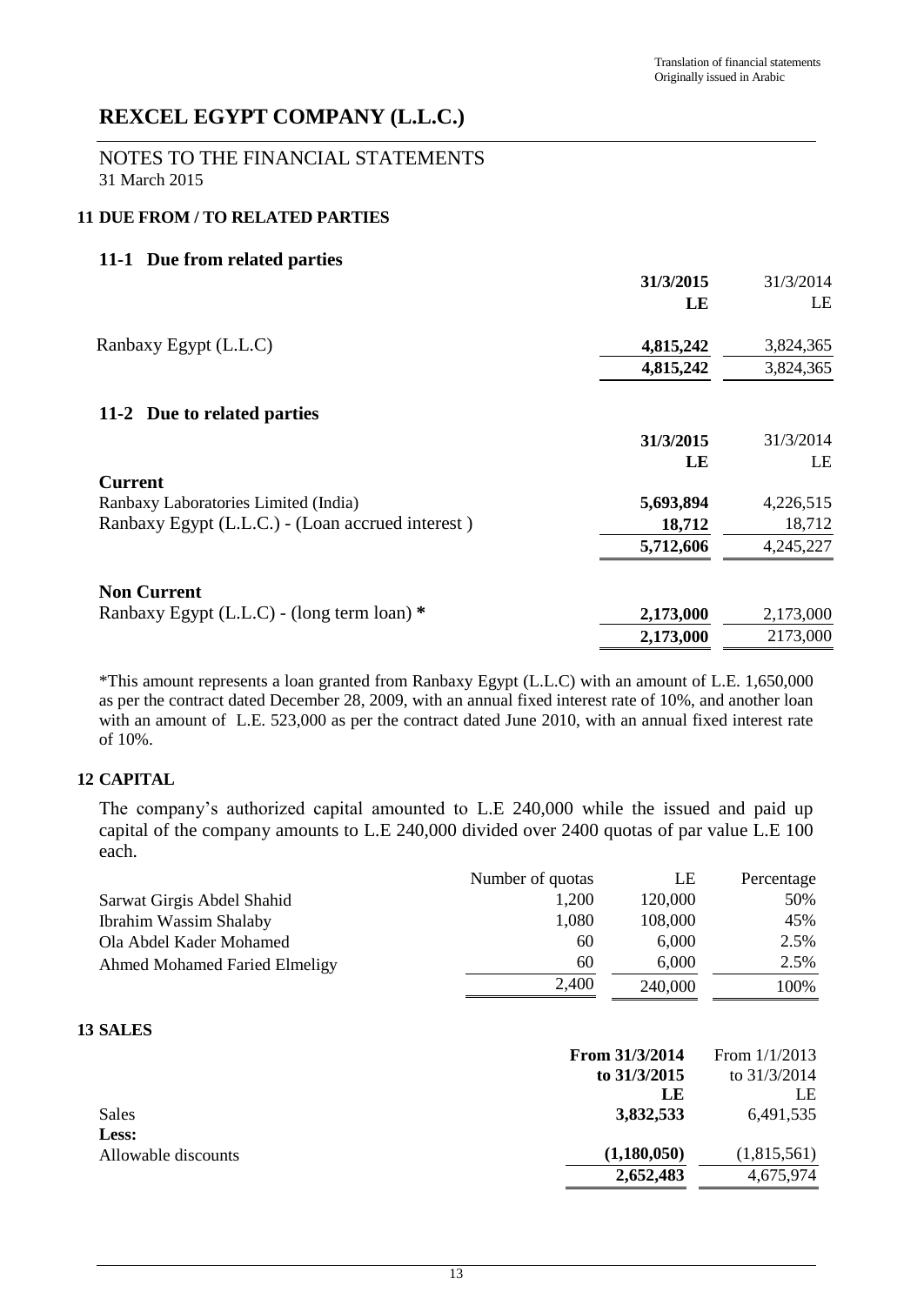### NOTES TO THE FINANCIAL STATEMENTS 31 March 2015

## **14 COST OF SALES**

|                                                          | From 31/3/2014 | From $1/1/2013$ |
|----------------------------------------------------------|----------------|-----------------|
|                                                          | to 31/3/2015   | to $31/3/2014$  |
|                                                          | LE             | LE              |
| Cost of goods sold                                       | 464,123        | 879,891         |
| Other production expense                                 | 109,858        | 207,947         |
| Product registration charges                             | 2,200          | 23,750          |
| Write down of expired and slow moving inventory (Note 4) | 823,123        | 285,366         |
| Reversal of write down of inventory (Note 4)             | (76, 488)      | (14, 550)       |
| Other expenses                                           | 39,829         | 21,942          |
|                                                          | 1,362,645      | 1,404,346       |

## **15 TAXES**

### **16-1 Corporate taxes**

- The Company's records were inspected for the years from inception till year 2004 and the taxes due were paid.
- No tax inspection took place for the Company's records for the years from 2005 till 2013.

## **16-2 Salary Tax**

- The Company's records were inspected from inception till year 2004 and the taxes due were paid.
- The Company's records were inspected for the years from 2005 till year 2011. The Company objected on the assessment and the issue is currently in the internal committee.
- No tax inspection took place for the Company's records for the years 2012 and 2013.

## **16-3 Sales Tax**

- The Company's records were inspected from inception till year 2011 and the taxes due were paid.
- No tax inspection took place for the company's records for the years 2012 and 2013.

## **16-4 Stamp Tax**

- No tax inspection took place for the company's records since inception till year 2013.

## **16 FINANCIAL INSTRUMENTS AND RISK MANAGEMENT**

**a.** The Company's financial instruments are represented in financial assets and financial liabilities. The financial assets include cash at banks, trade and notes receivable, due from related parties and some of other receivables, and the financial liabilities include trade and notes payable, due to related parties, and some of other payables.

The significant accounting policies applied for the recognition and related income and expenses are included in note (2) of the notes to the financial statements.

#### **b. Interest rate risk**

The company monitors the maturity structure of the financial assets and liabilities with the related interest rates.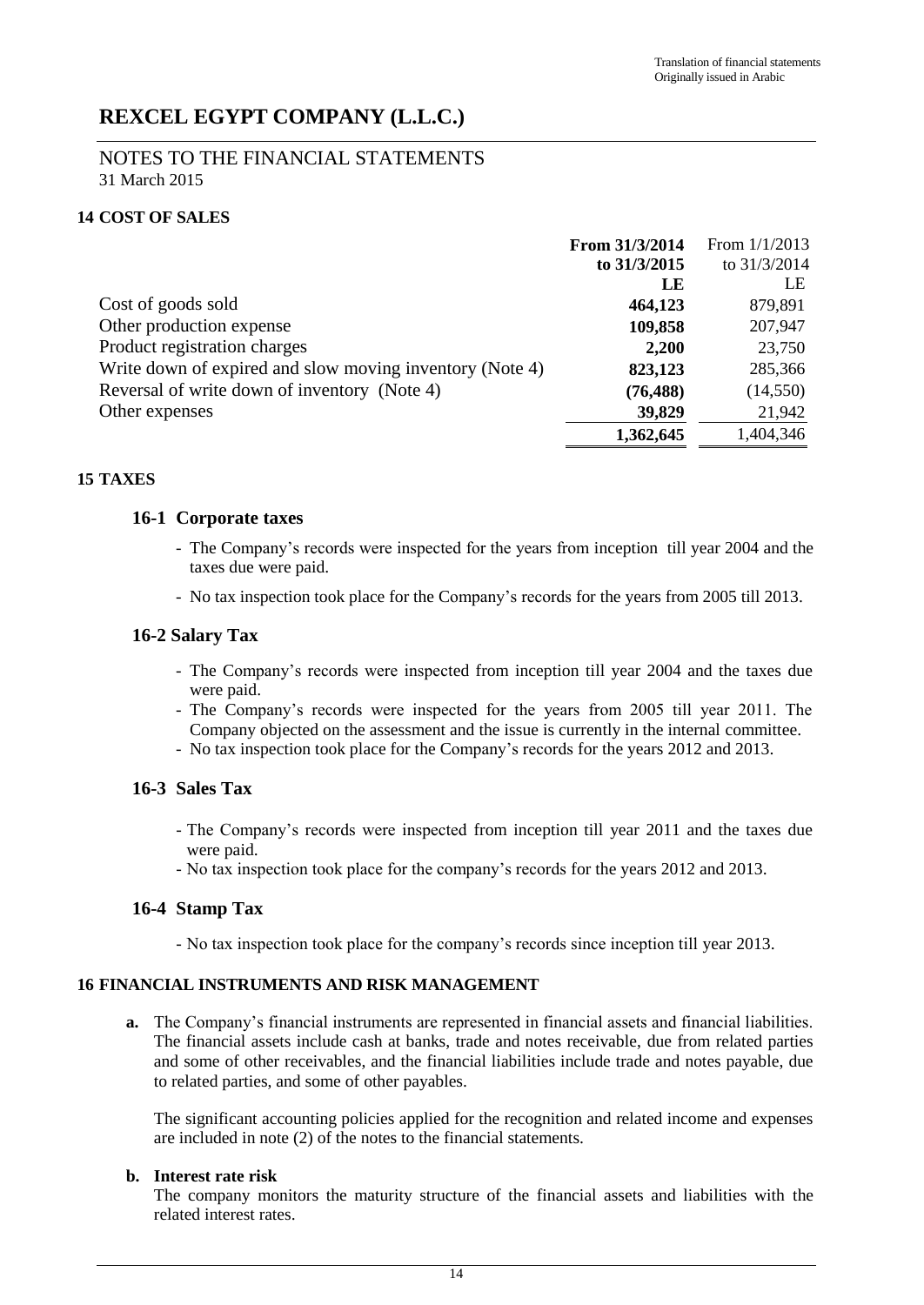## NOTES TO THE FINANCIAL STATEMENTS

31 March 2015

### **c. Foreign currency risk**

The foreign currency risk is the risk that the value of the financial assets and liabilities and the related cash inflows and outflows in foreign currencies will fluctuate due to changes in foreign currencies, the total financial assets denominated in foreign currencies amounted to LE 77,641 and the financial liabilities denominated in foreign currencies amounted to LE 5,693,894**.**

### **d. Fair value for financial instruments**

According to the followed bases in the evaluation of the financial assets and liabilities of the company referred to in note (2), the fair value of the financial instruments are not materially different from their fair values at the financial statements date.

### **e. Credit risk**

Credit risk is the risk of financial loss to the Company if its distributor is unable to meet its contractual obligations, and the company works on reducing such risk by dealing with limited number of well reputable distributers.

## **f. Liquidity risk**

Liquidity risk is the risk that the Company will not be able to meet its financial obligations as they fall due. The Company approach to manage liquidity is to ensure, as far as possible, that it will always have sufficient liquidity to meet its liabilities when due, under both normal and stressed conditions, without incurring unacceptable losses or risking damage to the Company's reputation.

#### **i. Capital management**

The managers' policy is to maintain a strong capital base so as to maintain investor, creditor and market confidence and to sustain future development of the business.

The Company is not subject to externally imposed capital requirements.

## **17 RELATED PARTY TRANSACTIONS**

Related party transactions represent transactions with the parent company and associate companies. The outstanding balances associated with those transactions are included in note (10).

The transactions that recognized in the income statement during the period are as follows:

|                 |                                                    | From         | From          |
|-----------------|----------------------------------------------------|--------------|---------------|
|                 |                                                    | 31/3/2014 to | $1/1/2013$ to |
|                 | Nature of transaction                              | 31/3/2015    | 31/3/2014     |
|                 |                                                    | LE           | LE            |
| Ranbaxy         |                                                    |              |               |
| Laboratories    |                                                    |              |               |
| Limited (India) | Purchase of raw materials                          | 220,359      | 57,322        |
|                 | Commission for importing raw and packing materials |              |               |
|                 | (Revenues)                                         | (371, 105)   | (342,068)     |
| Ranbaxy company | Loan interest $-$ Expenses                         | 220,318      | 274,643       |
| (Egypt)         | Expenses charged from Ranbaxy (Cross Charge        | 1,031,692    |               |
|                 | Expenses)                                          |              | 1,753,137     |
|                 | Purchases through Rexcel (Other suppliers)         | 3,571,707    | 5,579,503     |